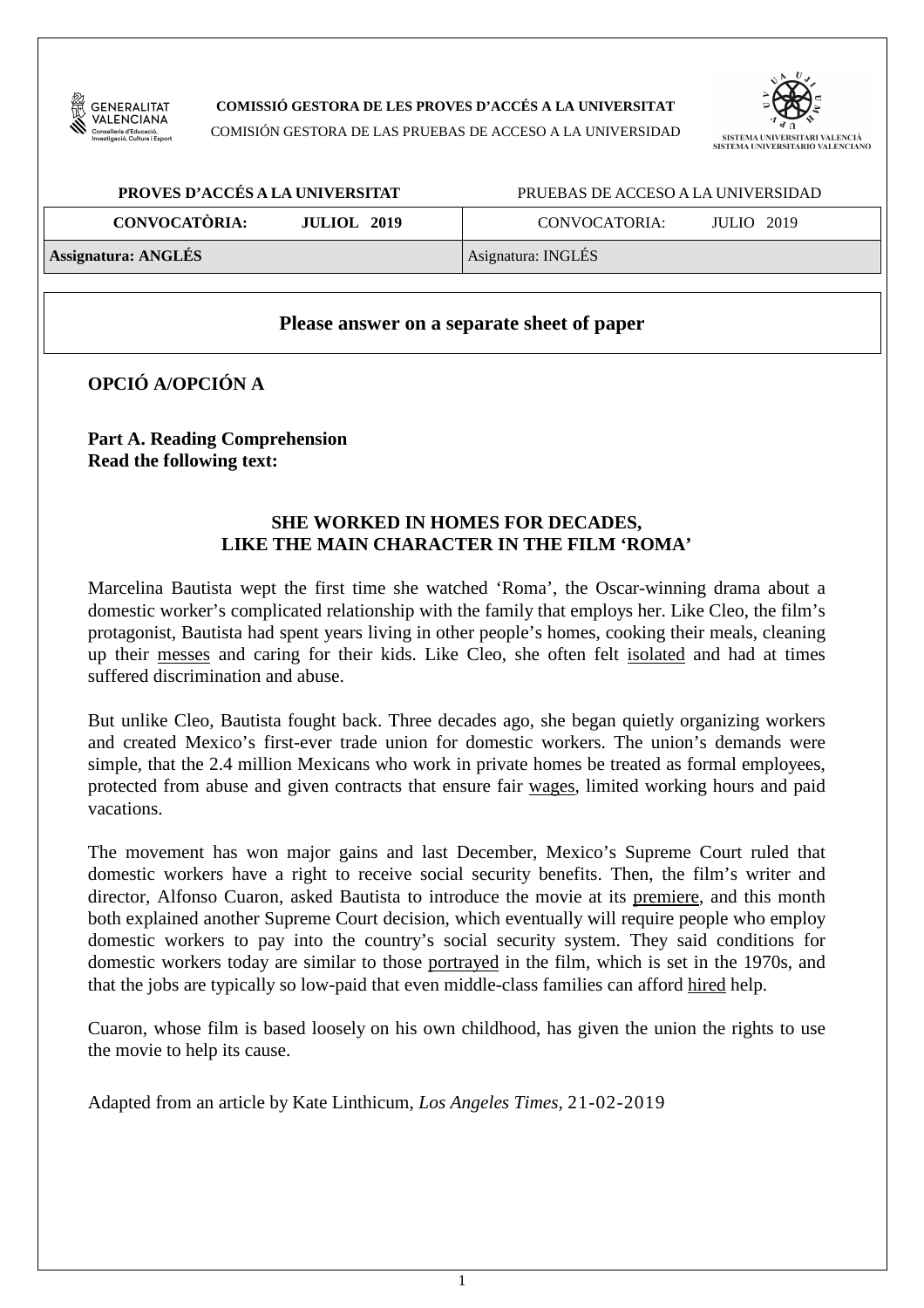#### I. **Answer the following questions using your own words but taking into account the information in the text. (2 points: 1 point each)**

a. What is the main difference between Bautista and Cleo after comparing their lives? b. What are the main achievements of Bautista´s movement?

## **II. Are the following statements true (T) or false (F)? Identify the part of the text that supports your answer by copying the exact passage on the answer sheet. (1.5 points: 0.5 each)**

- a. Bautista used to work in an old people's home.
- b. The conditions of domestic workers in the 70s were similar to those of today.
- c. The film is inspired by the director´s younger years.

## **III. Find a synonym for each of the four words below from these six options. All words are underlined in the text (1 point: 0.25 each)**

| messes           | <i>isolated</i> | wages | premiere | portrayed | <i>hired</i> |
|------------------|-----------------|-------|----------|-----------|--------------|
| a. described     |                 |       |          |           |              |
| b. first showing |                 |       |          |           |              |
| c. earnings      |                 |       |          |           |              |

d. contracted

# **IV. Choose a, b, or c, in each question below. Only one choice is correct. (1.5 points: 0.5 each)**

- 1. Marcelina Bautista was…
- a) Roma´s main actress.
- b) a worker in a nursing home.
- c) a domestic employee.

2. The first Mexican trade union for domestic workers was founded…

- a) 30 years ago.
- b) by Cleo under Bautista´s supervision.
- c) to have major gains.

3. The conditions of workers in today's real world and those of the film…

a) have no possible comparison.

b) are comparable.

c) are quite similar because families have never been able to afford their help.

## **Part B. Composition (130 to 150 words approximately) (4 points)**

Do you think it's easy to find a job today? Give reasons.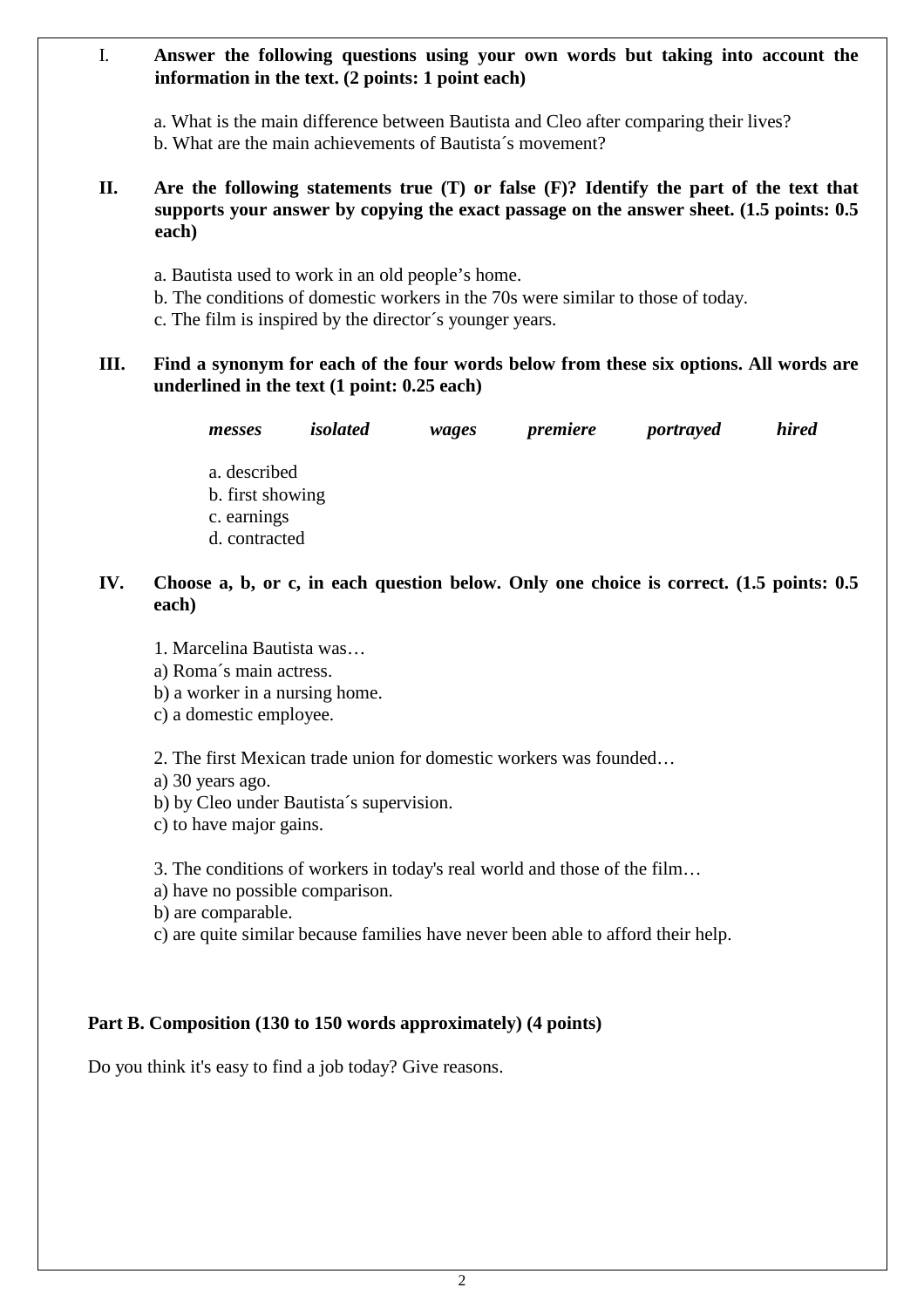

#### **COMISSIÓ GESTORA DE LES PROVES D'ACCÉS A LA UNIVERSITAT**

COMISIÓN GESTORA DE LAS PRUEBAS DE ACCESO A LA UNIVERSIDAD



| PROVES D'ACCÉS A LA UNIVERSITAT            | PRUEBAS DE ACCESO A LA UNIVERSIDAD |  |  |
|--------------------------------------------|------------------------------------|--|--|
| <b>CONVOCATÒRIA:</b><br><b>JULIOL</b> 2019 | CONVOCATORIA:<br><b>JULIO</b> 2019 |  |  |
| <b>Assignatura: ANGLÉS</b>                 | Asignatura: INGLÉS                 |  |  |

#### **Please answer on a separate sheet of paper**

**OPCIÓ B/OPCIÓN B** 

**Part A. Reading Comprehension Read the following text:** 

## **FACEBOOK THREATENS THE ECONOMY, HEALTH AND DEMOCRACY**

Facebook recently reminded me that I've been on the social network for 15 years. I normally pay little attention to those anniversary notices, but this time I paused to think about how much had changed since Facebook was founded. Excitement about its promise, gratitude for the ease of staying in touch with old friends, frustration at its approach to privacy, apprehension over its addictiveness.

Around the same time as I got that notification, I was reading Roger McNamee's well-written new book, *Zucked: Waking up to the Facebook Catastrophe*. His central argument is that Facebook is a threat to the economy, public health, and democracy. The economic critique rests on the problems of monopoly capitalism, for example Facebook's ability to buy up rivals like Instagram and WhatsApp. The public health critique focuses on tactics to get people to use Facebook more, even to the point of addiction. The democracy critique is that democracy cannot survive without debate on shared truths. But we increasingly are denied access to different opinions.

Today, even tech companies have acknowledged that their industry requires regulation. The question for them is what those regulations should look like. Transparency and other changes will not be a sufficient response to the scope of the challenge. The question is whether reformers, regulators, and citizens will have the courage to fight for broader, deeper changes. Because at the end of the day, what's at stake is far more important than a few Likes. It is the future of our economy, our society, and our democracy.

Adapted from an article by Ganesh Sitaraman*, The Guardian,* 24-02-2019